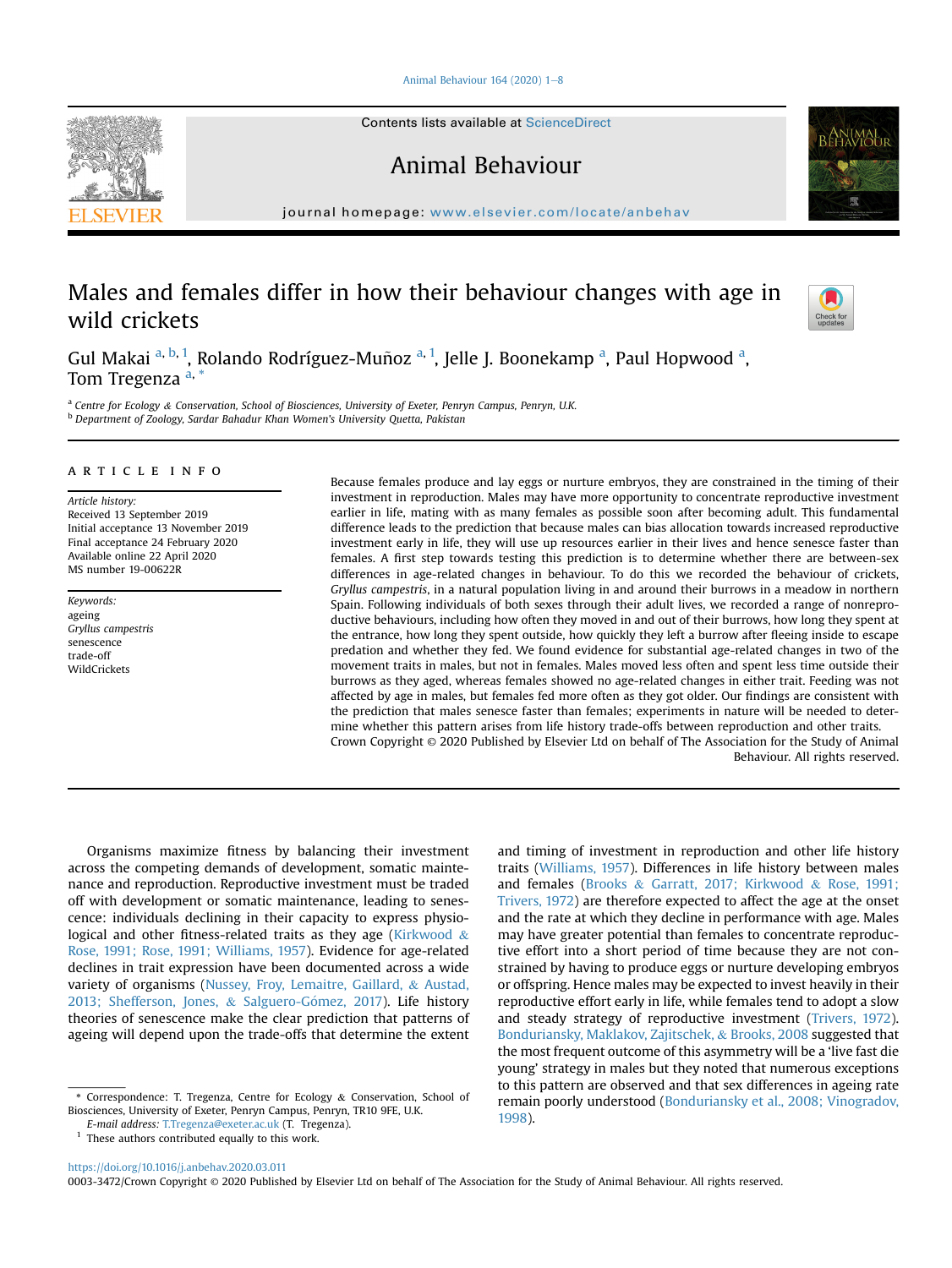Studies on birds and mammals have found consistent evidence that a higher intensity of intrasexual competition in males is associated with a shorter life span relative to females ([Clutton-](#page-7-5)[Brock](#page-7-5) & [Isvaran, 2007; Cornwallis, Dean,](#page-7-5) & [Pizzari, 2014;](#page-7-5) [Promislow, 1992\)](#page-7-5). However, shorter life span is not, in itself, evidence for senescence, because life span is determined not only by the age-dependent increase in mortality rate due to declining performance with age, but also by the age-independent baseline mortality rate, which includes environmental components of mortality ([Boonekamp, Salomons, Bouwhuis, Dijkstra,](#page-6-1) & [Verhulst,](#page-6-1) [2014; Monaghan, Charmantier, Nussey,](#page-6-1) & Ricklefs, 2008; Péron, Lemaître, Ronget, Tidière, & [Gaillard, 2019](#page-6-1)). Such ageindependent environmental components of mortality are likely to cause sex-specific effects on life span, because males might expose themselves to greater risks (for example predation) in pursuit of matings (Magnhagen, 1991; Rodríguez-Muñoz, Bretman, & [Tregenza, 2011](#page-7-6)).

Sex differences in age-related changes in behaviour have been studied in only a small number of wild animals including birds ([Boonekamp et al., 2014](#page-6-1); [Holand et al., 2016](#page-7-7)) and mammals ([Nussey, Kruuk, Morris, Clements, Pemberton,](#page-7-8) & [Clutton, 2009;](#page-7-8) [Sparkman et al., 2016\)](#page-7-8), and in captivity ([Briga, Koetsier,](#page-6-2) [Boonekamp, Jimeno,](#page-6-2) & [Verhulst, 2017](#page-6-2)). Studies of ageing in wild invertebrates are limited to a handful of studies ([Zajitschek,](#page-7-9) [Zajitschek,](#page-7-9) & [Bonduriansky, 2019](#page-7-9)). Our own work on Gryllus campestris has identified clear evidence for both actuarial and physiological senescence (Rodríguez-Muñoz, Liu et al., 2019; Rodríguez-Muñoz, Haugland Pedersen et al., 2019; Rodríguez-Muñoz, [Hopwood, et al., 2019](#page-7-10)), but has not tackled sex differences. A study of Australian field crickets, Teleogryllus commodus ([Zajitschek,](#page-7-11) [Brassil, Bonduriansky,](#page-7-11) & [Brooks, 2009\)](#page-7-11) found no differences in the rate of actuarial senescence between males and females, although a study using naturalistic enclosures did find later onset, but faster, actuarial senescence in females ([Zajitschek, Bonduriansky,](#page-7-12) [Zajitschek,](#page-7-12) & [Brooks, 2009\)](#page-7-12). In a study on damselflies the sexes were found to differ in baseline mortality rates but were not formally compared for rate of senescence (Sherratt et al., 2010) and a study of the fly Telostylinus angusticollis found evidence for actuarial senescence in males, but not in females [\(Kawasaki, Brassil,](#page-7-13) [Brooks,](#page-7-13) & [Bonduriansky, 2008](#page-7-13)).

When senescence is understood in the context of life history trade-offs, it is clear that we should not expect to see a continuous decline in physiological performance, but rather a more complex pattern reflecting the life history trade-offs that underpin traits. Organisms need to grow and develop in order to reproduce. Even once an individual is reproductively mature, we expect to see increases in the expression of some traits as the capacity to express those traits develops (for instance many organisms grow continuously which affects the expression of numerous traits). Trait expression may also increase because the level of reproductive effort may increase in the face of diminishing remaining life expectancy (Duffi[eld, Bowers, Sakaluk,](#page-7-14) & [Sadd, 2017; Williams, 1966\)](#page-7-14). The combination of the requirement for development and tradeoffs between reproduction and somatic maintenance mean that predictions about the direction of change in trait expression may depend upon the type of organism in question. However, there remains a clear prediction that inherent differences in the life history trade-offs faced by the two sexes should lead to differences between them in age-related changes in trait expression across the adult life span. We predicted that crickets would change their patterns of activity with age, and that the pattern of this change would differ between the sexes. Broadly speaking, we expected males to show a more rapid increase in activity as individuals completed their adult development, followed by earlier and faster declines in later life. We had already found this pattern in two sexually selected male traits, calling effort and success in fighting (Rodríguez-Muñoz, Liu et al., 2019), but had not investigated whether females show the same pattern. We expected both sexes to become less risk averse as they aged and their residual reproductive value declined [\(McNamara, Merad,](#page-7-15) & [Houston, 1991](#page-7-15)).

## METHODS

## Study System

Data were extracted from the video library of WildCrickets. This is a long-term project monitoring the behaviour of a wild population of the field cricket G. campestris in a meadow in northern Spain. These crickets have a single generation each year with the first adults emerging in mid to late April and the last adults dying in early to mid-July. Individuals of both sexes build burrows as a refuge from predation. During the breeding season they move around the meadow displacing one another from burrows and sharing burrows with a single member of the opposite sex. All individuals spend most of their time in the immediate vicinity of a burrow, periodically retreating into it in response to threats of predation and inclement weather. Males call from their burrows to attract females but, like females, they also move around in search of mates (Fisher, Rodríguez-Muñoz, & [Tregenza, 2016](#page-7-16)). From 2006 to 2017 we used up to 133 day/night video cameras to record the activity of individually identified adult crickets around their burrows for 24 h a day over the whole breeding season. Details of how the meadow is managed and our monitoring protocol are available in Rodríguez-Muñoz, Bretman, Slate, Walling, and Tregenza, (2010) and Rodríguez-Muñoz, Boonekamp, Liu, Skicko, Haugland [Pedersen, Fisher, et al. \(2019\).](#page-7-10) The data included in this study were obtained from detailed manual analysis of recordings from 2012. This allowed us to quantify detailed activity patterns across the entire adult life span of individuals following the methodology described below.

#### Analysis of Video Recordings

Using our pre-existing registry of general activity around cricket burrows collected by watching all the video for 2012 at high speed (Rodríguez-Muñoz, Haugland Pedersen et al., 2019), we identified all the periods when individuals were alone at a burrow and under camera observation. A single observer (G.M.) watched the videos of these periods for each burrow (one burrow at a time) mainly at the originally recorded speed, but also utilizing slower and faster playback speeds where necessary. Cricket burrows are built as a refuge from predators; they are unbranching and too narrow for an individual to turn around ([Vrenozi, Uchman,](#page-7-19) & [Muceku, 2015\)](#page-7-19), so we do not expect much activity to happen inside. Crickets move between burrows, but they typically do so within a few minutes, so where a burrow is under a camera, most behavioural activity can be observed in the area immediately outside the burrow. We are therefore able to record the complete range of behaviours of crickets in our population. These include singing by males and egg laying by females, which are restricted to only one sex, and behaviours such as mating and fighting, which only occur when more than one cricket is present. Except for cleaning behaviours, which involve small movements that we cannot observe reliably, for this study we analysed the complete range of behaviours seen in solitary individuals of both sexes. To quantify these, we recorded the precise time when the focal cricket changed its behaviour between the following mutually exclusive categories. (1) The cricket's entire body is completely inside the burrow. The mouth of the burrow is defined by a vertical line from the highest point on the opening of the burrow down to the floor of the burrow below it. (2) Part of the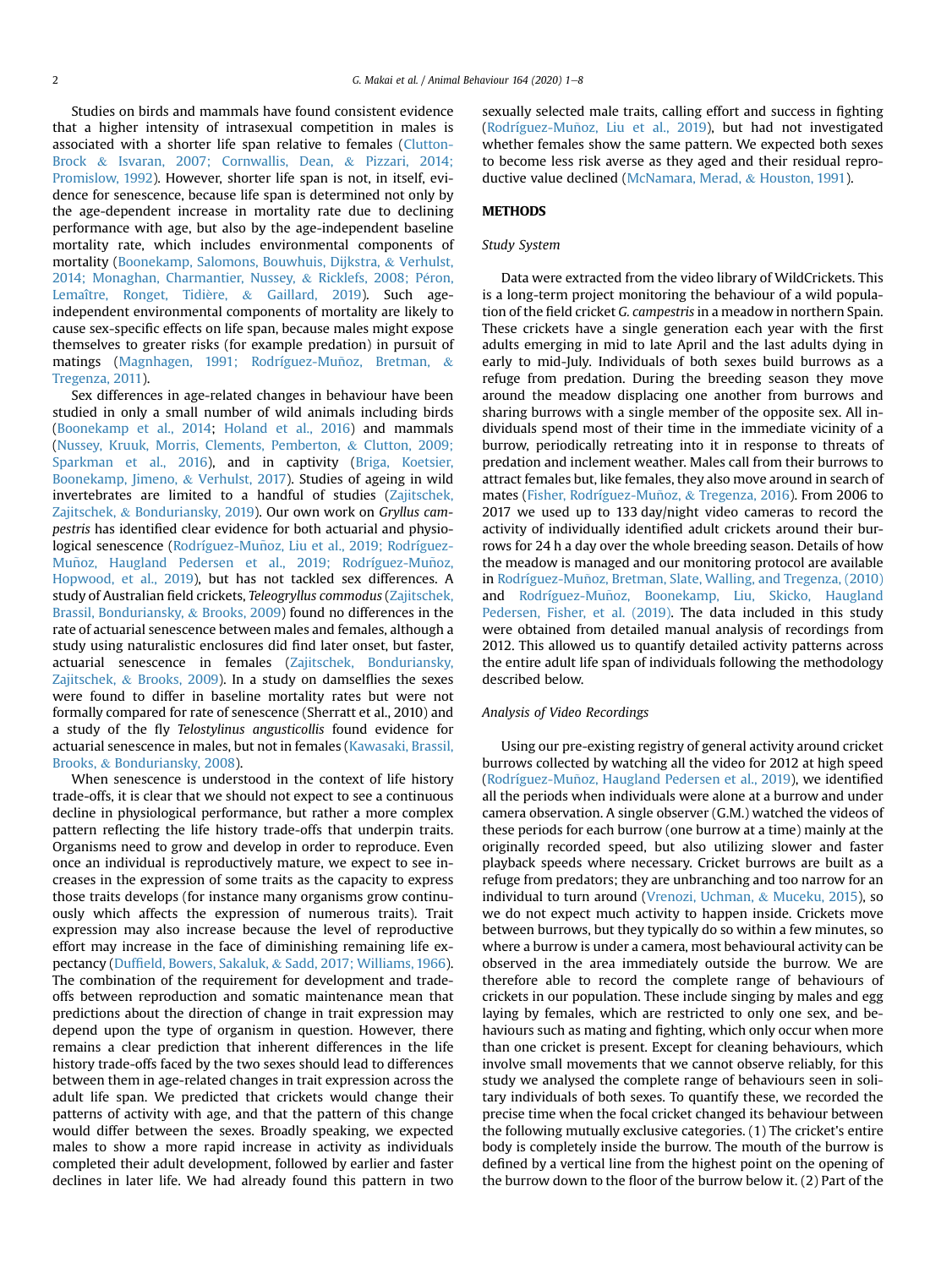cricket's body crosses the line defining the mouth of the burrow. Crickets moving rapidly from inside to outside the burrow may not be recorded as being in the burrow mouth if they move rapidly through this zone. (3) The cricket's entire body is outside the burrow and it is not engaging in any of the mutually exclusive activities listed below. (4) The cricket is observed physically eating; this activity included chewing and holding an item of vegetation, seeds or (rarely) an invertebrate and using its mandibles to consume part of the item. (5) The cricket suddenly flees into the burrow in response to a perceived threat within 1 s (as opposed to slowly walking into the burrow which happens frequently and which is recorded as a change from category 3 to category 2 or 1).

The timing of changes in activity was recorded to a precision of 1 min for categories  $1-4$ , and to the nearest 1 s for the onset of fleeing (5) and for the subsequent category (1 or 2) when the cricket re-emerged from its burrow. To examine age-related variation in behaviour, we needed a standardized measure of the expression of behaviours on as many days of each individual's life as possible. Crickets frequently spend less than a whole day at a burrow (Rodríguez-Muñoz, Hopwood, et al., 2019), and movement among burrows disrupts the typical behaviours exhibited at a burrow. We could not simply use whatever portion of the day an individual was at a burrow under observation because time of day has a large effect on behaviours [\(Jacot, Scheuber, Holzer, Otti,](#page-7-21) & [Brinkhof, 2008](#page-7-21)). Therefore, for the analyses in this study we only included observations made between 0700 and 1200 hours. This is the part of the day when crickets are most active, and levels of activity are fairly uniform across the period. By using a 5 h period, rather than 24 h, there were more days per individual where data were available for the whole of the observational period. It is of course possible that in doing so we may have missed some differences between the sexes that are more obvious at other times of day, but our study still has much more comprehensive monitoring of individuals than is normally possible in nature. We continuously monitored the air temperature using a weather station in the centre of the meadow. Our previous work (Rodríguez-Muñoz, Liu et al., 2019; Rodríguez-Muñoz, Haugland Pedersen et al., 2019) shows that in males, senescence in calling effort and fighting success does not typically manifest itself as absolute declines in performance until after around 15 days of age. Longer-lived individuals are un-likely to be a random sample of the population [\(Vaupel, Manton,](#page-7-22) & [Stallard, 1979\)](#page-7-22). However, our aim was to investigate the potential for senescent declines to differ between the sexes. Such declines cannot take place in individuals predated at very young ages. Since collecting data on individual behaviour on a minute-by-minute basis is extremely time consuming, we only collected the very detailed time budgets needed for this study for individuals living at least 20 days. This ensured that a period of 5 days after the 15-day threshold after which declines in other traits were observed in males was included for all individuals.

## Quantifying Age-dependent Changes in Behaviour

Using the times of the events described in the previous section, for every day of observation we calculated a score for each cricket for the following behavioural traits: Moves: how often the cricket moved between the inside of the burrow, the mouth of the burrow and outside the burrow; Waiting: how long the cricket spent at the entrance of the burrow; Outside: how long the cricket spent outside the burrow (including time spent feeding); Re-emerging: the time taken for the cricket to move back outside the burrow after a fleeing event; Feeding: whether the cricket was observed feeding on a given day, recorded as a binomial trait (we did not use the total time spent feeding as days with no observed feeding are common meaning that these data have a very skewed distribution).

Our prediction was that crickets would change their patterns of activity with age and this pattern would differ between males and females. However, other than an expectation of declines in activity in old age and decreasing sensitivity to risk with age, current theory does not make specific predictions about the shape of the relationship between age and the expression of particular traits. Therefore, our analytical approach was to identify the models with the best fit to the relationship between age and the expression of the traits discussed above. We then used these models to examine the evidence for a difference between the sexes, with the potential for this to include differences in the pattern of any senescent declines in trait expression. To examine potential correlations between behaviours, we calculated the coefficient of determination for each pair of response variables by running separate mixed models for each sex with one of them as predictor and the other as response and then using the piecewiseSEM R package ([Lefcheck,](#page-7-23) [2016\)](#page-7-23).

We started the analysis by comparing the fit of mixed models with different levels of complexity including individual age (Age), sex (Sex), duration of the observation period (TotalTime) and temperature (Temp) as fixed effects, and cricket identity (ID) as a random effect on each of the behaviours. We included age as both a linear and a quadratic term and their interactions with sex. The fit of these models was compared using their relative Akaike information criterion scores ( $\triangle$ AICc), calculated using the MuMIn R package ([Barton, 2019\)](#page-6-3). Following [Burnham, Anderson, and](#page-7-24) [Huyvaert \(2011\)](#page-7-24), we consider the fit of models with a  $\Delta AICc < 7$ as similarly good, in which case we selected the simpler model. There is no consensus on which  $\Delta$ AICc to use; we prefer the more conservative approach advocated by [Burnham et al. \(2011\)](#page-7-24) who argued that models where  $\Delta$  is in the 2–7 range have some support and should rarely be dismissed. We tested all the models using the function lmer included in the lme4 R package (Bates, Mächler; [Bolker,](#page-6-4) & [Walker, 2015](#page-6-4)) running on RStudio (v 1.0.153), with the only exception being feeding activity, which was analysed using glmer and a binomial distribution. Before running the analyses, we applied the standard normal transformation to our age data (subtracting the overall mean from each value and then dividing it by the overall standard deviation) and all the response variables were square root transformed (except the binomial feeding activity).

### Ethical Note

The study is based on video observations from a natural population of crickets. The only manipulation we did with the wild insects was removing them from the meadow for a maximum of a few hours during which time we take a small haemolymph sample, remove the tip of one of the hindlegs and attach a plastic tag by gluing it to the pronotum. The death of crickets during this process is very unusual (about  $1-2\%$ ), and they start behaving in a natural way on being released after they have been tagged. Our tagged crickets live out their natural lives in the meadow.

# **RESULTS**

Summary statistics for the number of movements we observed and the time that males and females spent on the activities we measured are shown in [Fig. 1.](#page-3-0) Subsequent analyses do not include the time that individuals spent inside their burrows because this is the remainder of the time spent on other activities. The other activities are predominantly independent of one another ([Table 1\)](#page-4-0); the only moderate correlation is between the number of movements that females made and the total time that they spent outside their burrow.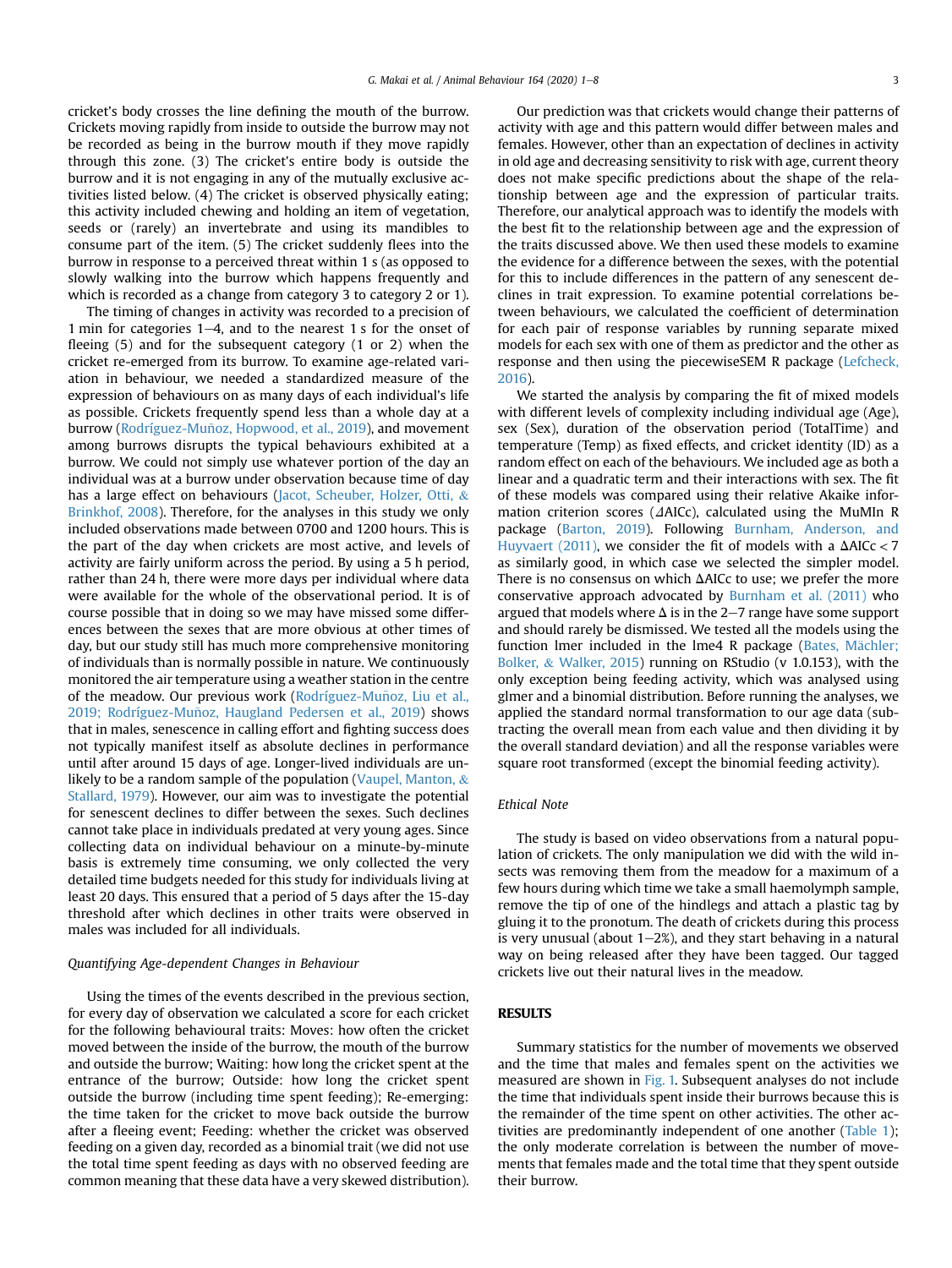<span id="page-3-0"></span>

Figure 1. Relationship between age and five behavioural traits in female and male crickets (medians and quartiles) of (a) number of movements, (b) time spent at the entrance of the burrow, (c) time spent outside, (d) time spent inside the burrow and (e) time spent feeding. Values have been binned into 5-day age classes. We recorded 3088 switches between categories of behaviour in females and 5306 in males. We observed 15 females for a total of 647 h and 13 males for a total of 991 h.

Age was included in the best model for four of the five traits, the only exception being the time taken for the cricket to re-emerge after fleeing down its burrow; for this trait the simplest model had the best fit ([Table 2](#page-4-1)). The best model describing the time spent outside the burrow (Outside) included a linear interaction between age and sex ([Table 2\)](#page-4-1). For time spent at the entrance (Waiting), the best model included age but not sex [\(Table 2\)](#page-4-1). For how often the cricket moved in and out the burrow (Moves) and whether it fed or not during the observation period (Feeding), the best supported model included a quadratic age term, but neither model including the main term of sex, nor models including the interaction term of sex \* age were supported [\(Table 2\)](#page-4-1). The quadratic term of age means that there is a nonlinear change in the expression of the trait with age. To determine whether this results in a peak of expression at some point in the life span, we used threshold models [\(Douhard,](#page-7-25) [Gaillard, Pellerin, Jacob,](#page-7-25) & Lemaître, 2017; Rodríguez-Muñoz, [Haugland Pedersen et al., 2019](#page-7-25)). These models allowed us to establish whether a peak was present, and if it was, at what age the trait reached its peak value. Males showed a clear peak for the two traits (10.2 days for moves and 38.4 days for feeding) but there was no evidence of a peak in females [\(Fig. 2](#page-4-2)). This suggests that the quadratic relationship identified in our original models (which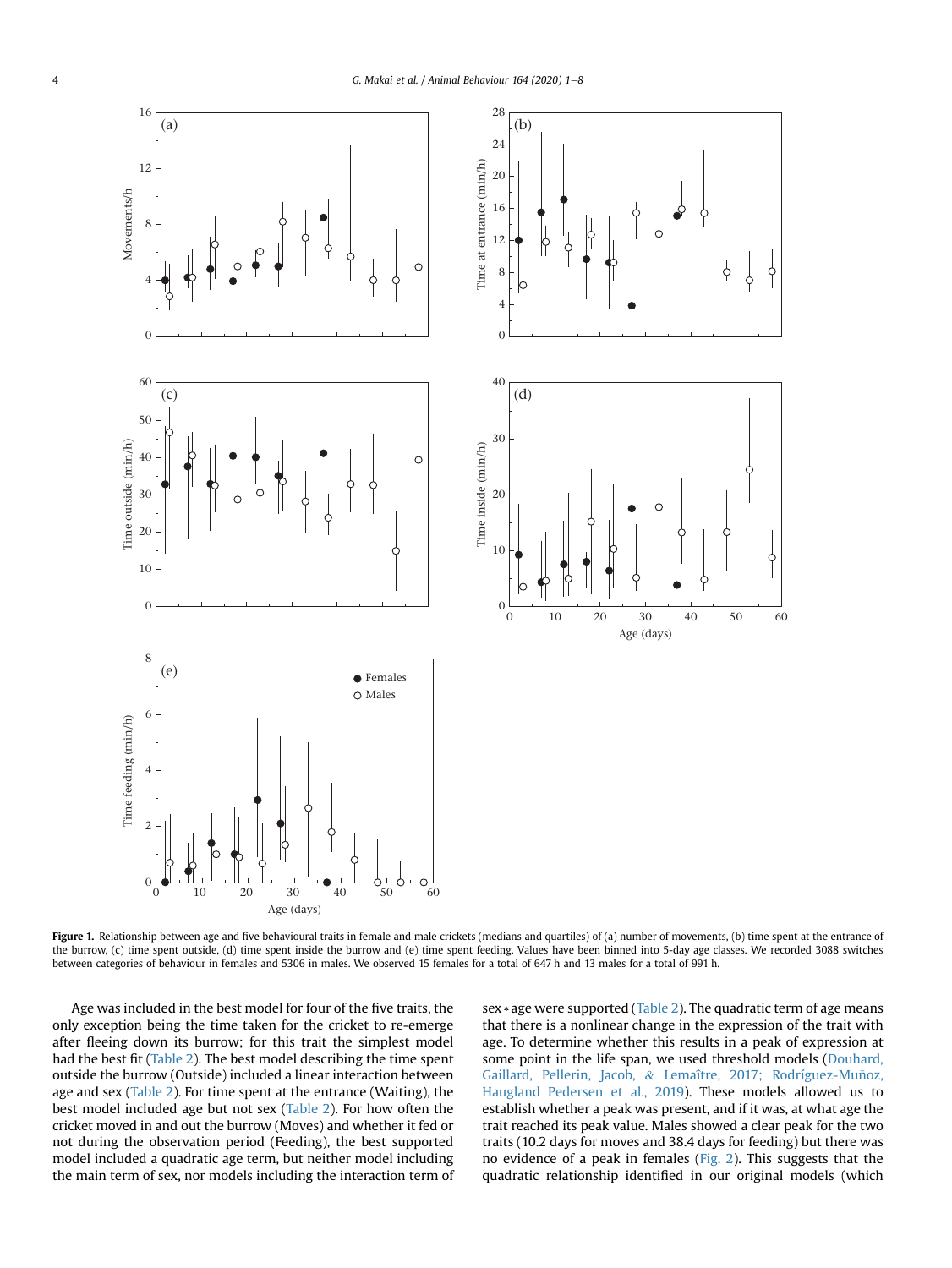<span id="page-4-0"></span>

| <b>Table 1</b>                                                                                          |
|---------------------------------------------------------------------------------------------------------|
| Correlations between response variables for females (above the diagonal) and males (below the diagonal) |

|                         | No. of movements | Time at the entrance | Time outside | Feeding activity |
|-------------------------|------------------|----------------------|--------------|------------------|
| No. of movements        |                  | 0.04                 | 0.35         | 0.06             |
| Time at burrow entrance | 0.13             |                      | 0.01         | 0.00             |
| Time outside burrow     | 0.09             | 0.00                 |              | 0.08             |
| Feeding activity        | 0.10             | 0.00                 | 0.07         |                  |

The table shows the marginal coefficient of determination (i.e. including only fixed effects) between pairs of variables calculated using the piecewiseSEM R package ([Lefcheck,](#page-7-23) [2016\)](#page-7-23).

## <span id="page-4-1"></span>Table 2

Relative AICc values ( $\triangle$ AICc) for comparisons among models to explain variation in five behavioural traits

| Model                                                  | Moves | Waiting | Outside | Re-emerging | Feeding |
|--------------------------------------------------------|-------|---------|---------|-------------|---------|
| TotalTime $+$ ID                                       | 32.0  | 7.1     | 17.7    | 0.0         | 38.5    |
| TotalTime $+$ Temp $+$ ID                              | 14.0  | 8.3     | 8.3     | 4.9         | 26.8    |
| TotalTime + Temp + Age + ID                            | 18.7  | 6.3     | 8.9     | 5.2         | 27.0    |
| TotalTime + Temp + Sex + Age + ID                      | 21.9  | 6.1     | 9.0     | 6.5         | 28.1    |
| TotalTime + Temp + Age + Age <sup>2</sup> + ID         | 0.0   | 6.4     | 13.0    | 8.8         | 0.0     |
| TotalTime + Temp + $Sex*Age + ID$                      | 25.4  | 5.6     | 0.0     | 6.6         | 16.4    |
| TotalTime + Temp + Sex + Age + Age <sup>2</sup> + ID   | 3.1   | 6.1     | 13.2    | 10.1        | 1.1     |
| TotalTime + Temp + Sex*Age + Sex*Age <sup>2</sup> + ID | 0.7   | 0.0     | 0.3     | 8.8         | 3.3     |

<span id="page-4-2"></span>Values show  $\Delta$ AICc (increment in corrected Akaike information criterion) as compared to the value of the model with the lowest AICc (best fit). Fits with  $\Delta$ AICc < 7 are considered as similar [\(Burnham et al., 2011\)](#page-7-24). The simplest model among those with similar smaller AICc values is highlighted in bold italics. Each record in the data set includes the values for 1 day of observation. TotalTime: duration of the observation period each day; Temp: mean ambient temperature during the observation period; Age: age of the cricket; ID: individual identifier. Moves is the number of times the cricket changed between being inside, at the entrance or outside the burrow. Waiting and Outside are the total time spent at the entrance or outside the burrow, Re-emerging is the time taken to move outside the burrow after rapidly fleeing inside. Feeding is whether the cricket fed or not during the observation period that day. TotalTime, Temp and Age are continuous fixed effects, Sex is a fixed factor and ID is a random factor. TotalTime was not included in the analysis of Re-emerging, as there is no way it can have an effect.



Figure 2. AAICc (increment in corrected Akaike information criterion) values obtained after running threshold models ([Douhard et al., 2017\)](#page-7-25) to identify the peak age in the expression of three traits for both sexes. (a) Moves; (b) Feeding. The broken line shows the position of  $\Delta$ AICc = 7 under which different models are considered equally good ([Burnham et al., 2011\)](#page-7-24).

include both males and females) are likely to be driven predominantly by the males in the data set. To investigate this, we carried out another run of model selection with separate models for each sex. This confirmed the pattern identified in the threshold models. For males, the best model included a quadratic relationship between age and the expression of both traits [\(Table 3\)](#page-4-3). For females, no quadratic relationship was present; feeding was best explained as having a linear relationship with age, whereas for movement, age was not included [\(Table 3\)](#page-4-3).

Analysing the effect of age in observational studies is complicated by the fact that differences between age classes can occur because of within-individual declines, or because individuals surviving to older ages may not be a random sample of the population

## <span id="page-4-3"></span>Table 3

Relative AICc values ( $\Delta$ AICc) for comparisons between models to explain variation in two behavioural traits treating males and females independently

| Model                                                                                                                          | Moves                       |                           | Feeding                    |                            |
|--------------------------------------------------------------------------------------------------------------------------------|-----------------------------|---------------------------|----------------------------|----------------------------|
|                                                                                                                                | Males                       | Females                   | Males                      | Females                    |
| TotalTime $+$ ID<br>TotalTime $+$ Temp $+$ ID<br>TotalTime + Temp + Age + ID<br>TotalTime + Temp + Age + Age <sup>2</sup> + ID | 35.5<br>19.0<br>23.9<br>0.0 | 0.0<br>3.0<br>5.7<br>10.4 | 16.1<br>9.6<br>11.4<br>0.0 | 19.0<br>16.2<br>0.0<br>0.1 |

Values show  $\Delta$ AICc (increment in corrected Akaike information criterion) as compared to the value of the model with the lowest AICc. The simplest model among those with similar smaller AICc values is highlighted in bold italics. Fits with  $\Delta AICc < 7$  are considered similar [\(Burnham et al., 2011\)](#page-7-24). TotalTime, Temp and Age are continuous fixed effects and ID is a random factor.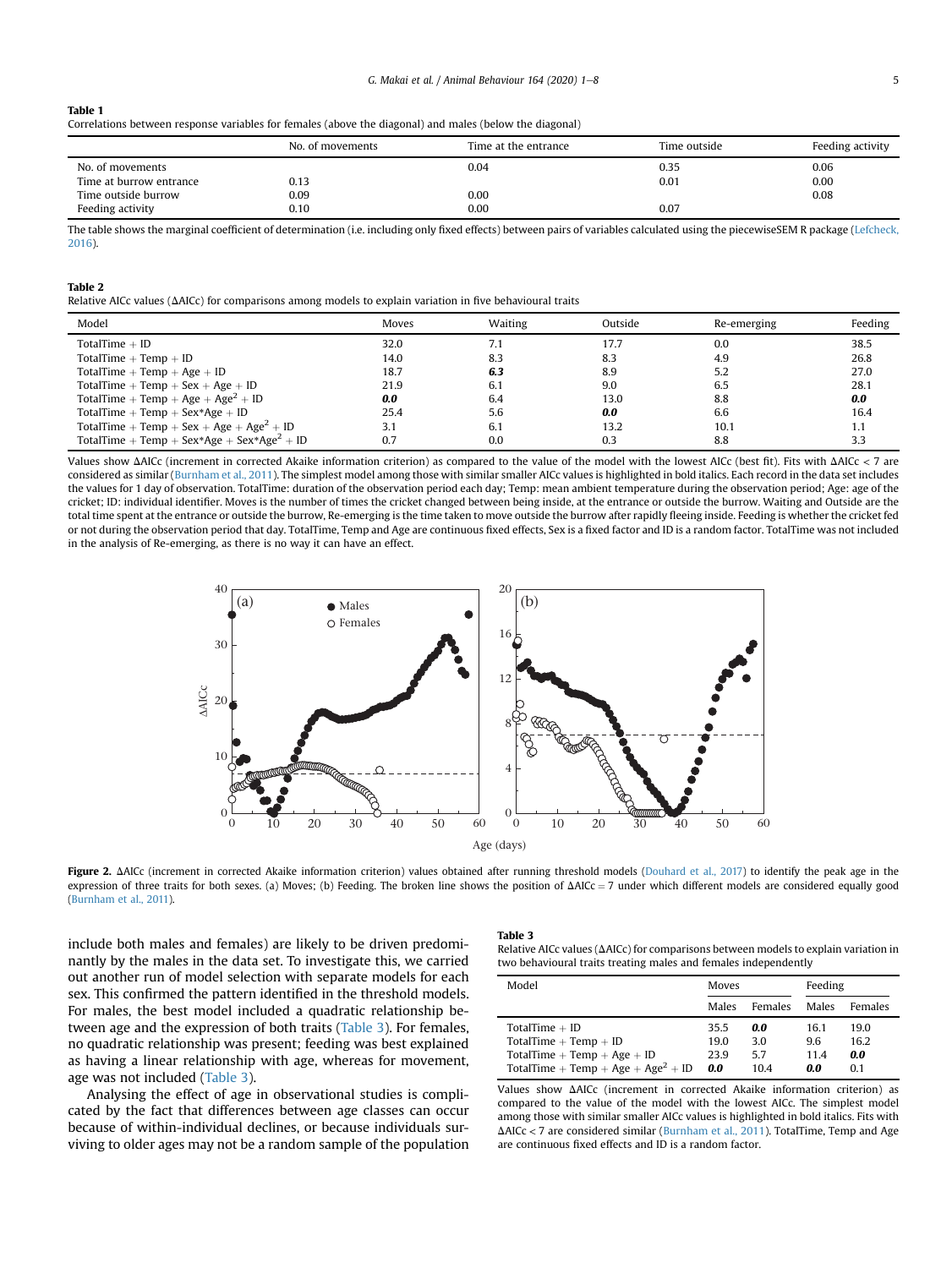<span id="page-5-0"></span>Table 4

|                       | Moves    |           | <b>Waiting</b> |          | Outside   |           |          | Feeding   |           |          |       |           |
|-----------------------|----------|-----------|----------------|----------|-----------|-----------|----------|-----------|-----------|----------|-------|-----------|
|                       |          | <b>SD</b> | D              |          | <b>SD</b> | p         |          | SD        | D         |          | SD    | D         |
| <b>Fixed effects</b>  |          |           |                |          |           |           |          |           |           |          |       |           |
| Intercept             | 1.149    | 0.830     | 0.168          | 4.290    | 1.089     | $<$ 0.001 | $-1.247$ | 1.235     | 0.314     | $-3.560$ | 1.553 | 0.021     |
| TotalTime             | 0.332    | 0.067     | < 0.001        | 1.134    | 0.110     | $<$ 0.001 | 2.016    | 0.123     | < 0.001   | 0.553    | 0.195 | 0.004     |
| Temperature           | 0.119    | 0.037     | 0.002          | $-0.122$ | 0.048     | 0.011     | 0.221    | 0.054     | $<$ 0.001 | 0.095    | 0.065 | 0.140     |
| $\Delta$ Age          | $-0.538$ | 0.148     | < 0.001        | 0.495    | 0.185     | 0.006     | 0.503    | 0.519     | 0.333     | 0.760    | 0.268 | 0.005     |
| SexM                  |          |           |                |          |           |           | 0.359    | 0.493     | 0.476     |          |       |           |
| µAge                  | $-0.534$ | 0.501     | 0.312          | $-0.508$ | 0.585     | 0.395     | $-0.008$ | 0.441     | 0.986     | 1.489    | 0.421 | $<$ 0.001 |
| $\Delta$ Age: SexM    |          |           |                |          |           |           | $-1.094$ | 0.551     | 0.048     |          |       |           |
| Samples               | 153      |           |                | 403      |           |           | 403      |           |           | 150      |       |           |
| <b>Random effects</b> | V        | <b>SD</b> | N              | V        | <b>SD</b> | N         | V        | <b>SD</b> | N         |          |       | N         |
| ID                    | 0.650    | 0.806     | 13             | 2.217    | 1.489     | 28        | 0.498    | 0.706     | 28        |          |       | 15        |
| Residual              | 1.326    | 1.152     |                | 7.302    | 2.702     |           | 9.334    | 3.055     |           |          |       |           |

|  | The relationship between age relative to the mean age of each individual $(\Delta Age)$ and four behavioural traits |
|--|---------------------------------------------------------------------------------------------------------------------|

C: coefficient; V: variance. The table shows the results of a mixed model using the lme4 R package with a normal (Moves, Waiting and Outside) or binomial (Feeding) distribution. Coefficients with significant P values are highlighted in bold italics. We only analysed the sex and trait combinations where our previous analyses identified changes with age (Moves for males only, Waiting for both sexes independently, Outside for both with sex included and Feeding for females only; see Methods and Results).

<span id="page-5-1"></span>

Figure 3. Changes in the time individual crickets spent outside their burrows during the daily 5 h observation period in relation to their age relative to their mean age  $(\Delta A \epsilon e)$ . Values have been binned into age classes.

([Vaupel et al., 1979](#page-7-22)). To investigate whether age effects identified in the models described previously are artefacts of this selective disappearance, we performed additional analyses including age as two separate components on an individual basis: mean age ( $\mu$ Age; the mean age across all observation periods) and delta age ( $\Delta$ Age; the difference between age measured at each observation period and  $\mu$ Age; [Van de Pol](#page-7-26) & [Wright, 2009](#page-7-26)). This allowed us to separate within-individual effects from among-individual effects, i.e. the relationship between age and the expression of the trait within individuals from any potential age-related selective mortality. For the two traits where males showed a nonlinear relationship with age (Moves and Feeding) we only analysed the life span portion after the peak, as this is the period when trait expression is declining. We included TotalTime, Temp and ID in the analyses of the four traits, and we included or excluded Sex on the basis of the results of our previous tests for model selection [\(Tables 2 and 3\)](#page-4-1), Therefore, Moves was analysed only for males (postpeak), Waiting was analysed for both sexes separately, and Outside included both sexes and the Sex interaction with  $\Delta$ Age. We had to remove males from the analysis of Feeding because the peak of the quadratic relationship between this variable and age in males happened so

late in life that insufficient data were available. Sufficient data were available in females if we removed female ID as a random effect and ran the test using a general linear model.

Males declined in the number of times they moved in and out of their burrows with  $\Delta$ Age, and in the time they spent outside ([Table 4\)](#page-5-0). However, the time spent waiting at the entrance was not affected by age in either sex, and the probability of feeding in females increased with age [\(Table 4\)](#page-5-0). The combined analyses of the time spent outside including both sexes showed an interaction between Sex and  $\Delta$ Age. Males spent less time outside with  $\Delta$ Age, but females did not [\(Table 4](#page-5-0), [Fig. 3](#page-5-1)).

## DISCUSSION

We found evidence for age-related changes in the expression of all but one of the traits that we examined. In two of these traits (the frequency of movements through the entrance of the burrow (Moves) and the time spent outside (Outside)) we found a decline in their expression with age in males but not in females ([Table 4\)](#page-5-0). Because the relationship between the expression of these traits and fitness is unknown, we cannot unequivocally describe a decline in their expression as being consistent with senescence. However, movement in and out of the burrow requires energy and males can only gain fitness via attracting and mating with females which can only occur outside the burrow. Hence declines in these traits are very likely to reflect declines in expression of energetically costly behaviour and reproductive rate. This is consistent with our previous findings of age-related increases in probability of mortality and declines in male singing in later life (Rodríguez-Muñoz, Liu et al., 2019; Rodríguez-Muñoz, Haugland Pedersen et al., 2019). We found direct evidence for an interaction between sex and age both in relation to the proportion of time that individuals spent outside their burrows and in whether individuals fed or not ([Table 4](#page-5-0)). [Table 4](#page-5-0) and [Fig. 3](#page-5-1) reveal that the interaction involving sex and age explaining time spent outside the burrow was caused by a consistent decline with age in males which contrasts with the lack of an effect of age in females. For whether an individual fed or not, the figure suggests an increase in expression in females and no pattern in males ([Table 4,](#page-5-0) [Fig. 3](#page-5-1)).

Two of the traits that changed with age, Moves and Feeding, showed a quadratic relationship with age. We investigated this relationship using threshold models [\(Douhard et al., 2017\)](#page-7-25). This revealed that there was clear evidence of a peak age in relation to the expression of both traits in males but not for females (shown in [Fig. 2\)](#page-4-2) by the sharply lower AICc value for the males' model, with a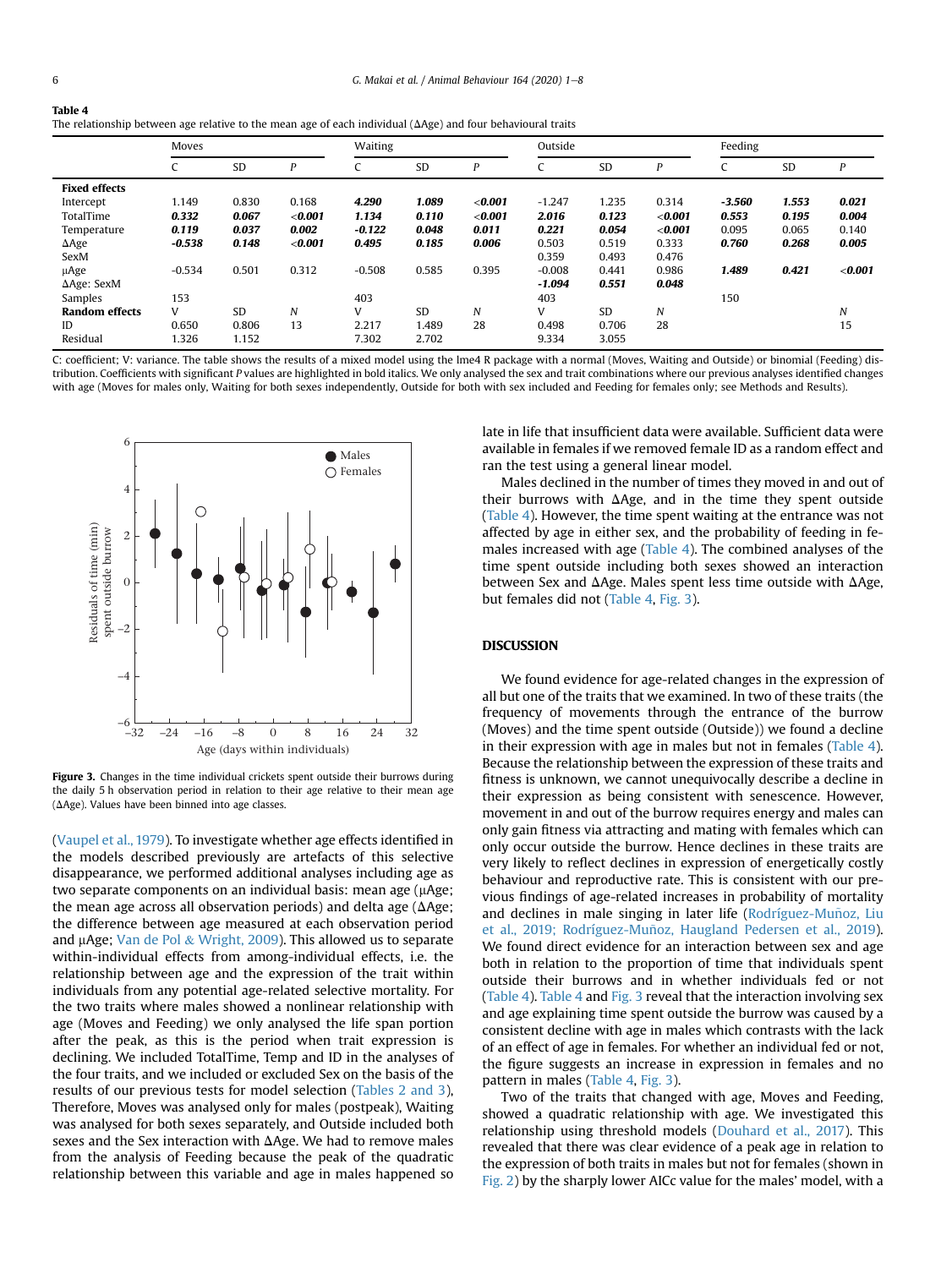peak at around 10 and 38 days, respectively, and no evidence of a peak in females. This apparent sex difference is supported by the separate models of ageing in males and females shown in [Table 3,](#page-4-3) where the best fitting model includes a quadratic effect of age in males, but not in females. There is something of a contradiction between this observation of an apparent sex difference in age trajectories in the analyses in [Fig. 2](#page-4-2) and [Table 3](#page-4-3) and the lack of a significant interaction between sex and age in our original model selection procedure for these traits [\(Table 2](#page-4-1)). This might be due to the low power of the quadratic models to detect these differences in the absence of a clear peak of expression. For Moves, the portion of life postpeak showed a significant decline in males, whereas in females there was no evidence that Moves was affected by age. For Feeding, our results are inconclusive. We could not analyse the postpeak portion in males, although the existence of a peak indicates that at least there was a continuously decelerating effect of age. In females the relationship was positive over their whole life, but because we do not have female data for ages after the peak age of males, it is unclear whether there is really any sex difference in the expression of this trait. The lack of data for very old females in this subset of our population is not reflected in the population as a whole where males and females have very similar average life spans (Rodríguez-Muñoz, Haugland Pedersen et al., 2019).

Sex differences in senescence have been documented in a relatively small number of wild animals. [Sparkmann et al. \(2016\)](#page-7-27) found that in red wolves, Canis rufus, there was no evidence of a relationship between maternal age and the production of adult offspring whereas males showed a steep decline in their success in siring recruits to the population. Similarly, in red deer, Cervus elaphus, [Nussey et al. \(2009\)](#page-7-8) identified faster declines in breeding success in males than females. They also observed a rapid decline in the number of days that males spent rutting even though individual reproductive traits varied in their patterns of senescence, with some male secondary sexual traits apparently declining more slowly than some female traits. [Beirne, Delahay, and Young \(2015\)](#page-6-5) identified a sex difference in the rate of late-life decline in body mass in European badgers, Meles. They were able to show that this sex difference was a direct result of intrasexual competition between males, and only occurred in groups where males experienced high levels of competition early in adulthood. We cannot definitively identify the reason why male crickets in our population appear to show steeper declines with age in the expression of some behaviours compared to females. However, we have previously identified an increase in mortality rate with age (actuarial senescence), and in the rate of decline in male calling effort (behavioural senescence) in years when the sex ratio is more male biased ([Rodríguez-Mu](#page-7-28)ñ[oz, Boonekamp, Fisher, Hopwood,](#page-7-28) & [Tregenza,](#page-7-28) [2019\)](#page-7-28). This suggests that intrasexual competition plays a role in male senescence in this species. However, we would need to repeat the analysis described in this paper across multiple years of our study to directly examine this relationship. The data included in this study were extracted from a year with a female-biased sex ratio, when calling effort showed no decline with age (in contrast to more even sex ratio years; Rodríguez-Muñoz, Boonekamp, Liu, [Skicko, Fisher, Hopwood,](#page-7-10) & [Tregenza, 2019](#page-7-10); this suggests that greater sex differences might be apparent if we analysed video from years in which the proportion of males in the population was more even.

The only trait that did not show a change in expression with age in either sex was the time it took individuals to re-emerge from their burrows after a predator fleeing event. Hiding in the burrow is a risk avoidance strategy that carries the cost of reducing the time available for reproduction. Therefore, our prediction was that as individuals aged and their future reproductive potential decreased, they would be more likely to take risks [\(McNamara et al., 1991](#page-7-15)). We did not observe this effect. This might indicate that it is absent, or that senescent declines in speed of movement balance out a greater willingness to re-emerge. This latter possibility does not seem very likely, however, because re-emergence only involves the cricket slowly reversing out of the burrow which is within the capacity of even very old crickets. Closely related to this is our finding that the time spent at the entrance of the burrow increased with age in a similar way for both sexes. This might be indicative of senescence, as it means that they take more time to move between being inside or outside of their burrows.

Overall, our study confirms our earlier findings of a general pattern of age-related declines in performance in wild crickets. We found evidence for sex differences in how traits change with age. These differences manifested as divergent patterns of agedependent changes in trait expression. Males showed significant peaks of expression during adulthood in two of the behaviours we studied, with subsequent declines in old age, whereas in females there was no conclusive evidence for quadratic forms of variation in trait expression. Neither sex appeared to become less risk averse with age. Our results are consistent with life history theories of senescence, which predict that selection for sex-specific differences in reproductive strategies might result in differences in the patterns of senescence between the sexes.

## Data Availability

Data are archived at the University of Exeter Repository: [https://](https://ore.exeter.ac.uk/repository/) [ore.exeter.ac.uk/repository/](https://ore.exeter.ac.uk/repository/)

## Acknowledgments

We thank L. Rodríguez and M.C. Muñoz for unconditional support, providing access to facilities including the WildCrickets study meadow. Carlos Rodríguez del Valle and David Fisher contributed to video processing and data recording. We also thank www.icode.co.uk for developing their i-catcher video recording package to optimize it for behavioural research. Jon Slate has been a constant partner in the development of the project. The manuscript was improved by comments from five referees, including Jean-François Lemaître and from the editor Peter Schausberger. This work was supported by the Natural Environment Research Council (NERC); standard grants: NE/E005403/1, NE/H02364X/1, NE/L003635/1, NE/ R000328/1; and studentships: European Union's Horizon 2020 research and innovation programme under the Marie Sklodowska-Curie grant agreement, CONSENT 792215 (Boonekamp) and the Leverhulme Trust. G.M. was supported by a grant from Sardar Bahadur Khan Women's University, Quetta, Pakistan.

## <span id="page-6-3"></span>References

- <span id="page-6-4"></span>Barton, K. (2019). MuMIn: Multi-Model Inference. R package. version 1.43.6 [https://](https://CRAN.R-project.org/package=MuMIn) [CRAN.R-project.org/package](https://CRAN.R-project.org/package=MuMIn)=[MuMIn.](https://CRAN.R-project.org/package=MuMIn)
- <span id="page-6-5"></span>Bates, D., Mächler, M., Bolker, B., & Walker, S. (2015). Fitting linear mixed-effects models using lme4. Journal of Statistical Software, 67(1), 48. [https://doi.org/](https://doi.org/10.18637/jss.v067.i01) [10.18637/jss.v067.i01.](https://doi.org/10.18637/jss.v067.i01)
- Beirne, C., Delahay, R., & Young, A. (2015). Sex differences in senescence: The role of intra-sexual competition in early adulthood. Proceedings of the Royal Society B: Biological Sciences, 282. Retrieved from [http://rspb.royalsocietypublishing.org/](http://rspb.royalsocietypublishing.org/content/282/1811/20151086.abstract) [content/282/1811/20151086.abstract](http://rspb.royalsocietypublishing.org/content/282/1811/20151086.abstract).
- <span id="page-6-1"></span><span id="page-6-0"></span>Bonduriansky, R., Maklakov, A., Zajitschek, F., & Brooks, R. (2008). Sexual selection, sexual conflict and the evolution of ageing and life span. Functional Ecology, 22(3), 443-453. <https://doi.org/10.1111/j.1365-2435.2008.01417.x>.
- <span id="page-6-2"></span>[Boonekamp, J. J., Salomons, M., Bouwhuis, S., Dijkstra, C., & Verhulst, S. \(2014\).](http://refhub.elsevier.com/S0003-3472(20)30071-3/sref5) [Reproductive effort accelerates actuarial senescence in wild birds: An experi-](http://refhub.elsevier.com/S0003-3472(20)30071-3/sref5)mental study. [Ecology Letters, 17](http://refhub.elsevier.com/S0003-3472(20)30071-3/sref5)(5), 599-[605.](http://refhub.elsevier.com/S0003-3472(20)30071-3/sref5)
- Briga, M., Koetsier, E., Boonekamp, J. J., Jimeno, B., & Verhulst, S. (2017). Food availability affects adult survival trajectories depending on early developmental conditions. Proceedings of the Royal Society B: Biological Sciences, 284(1846).